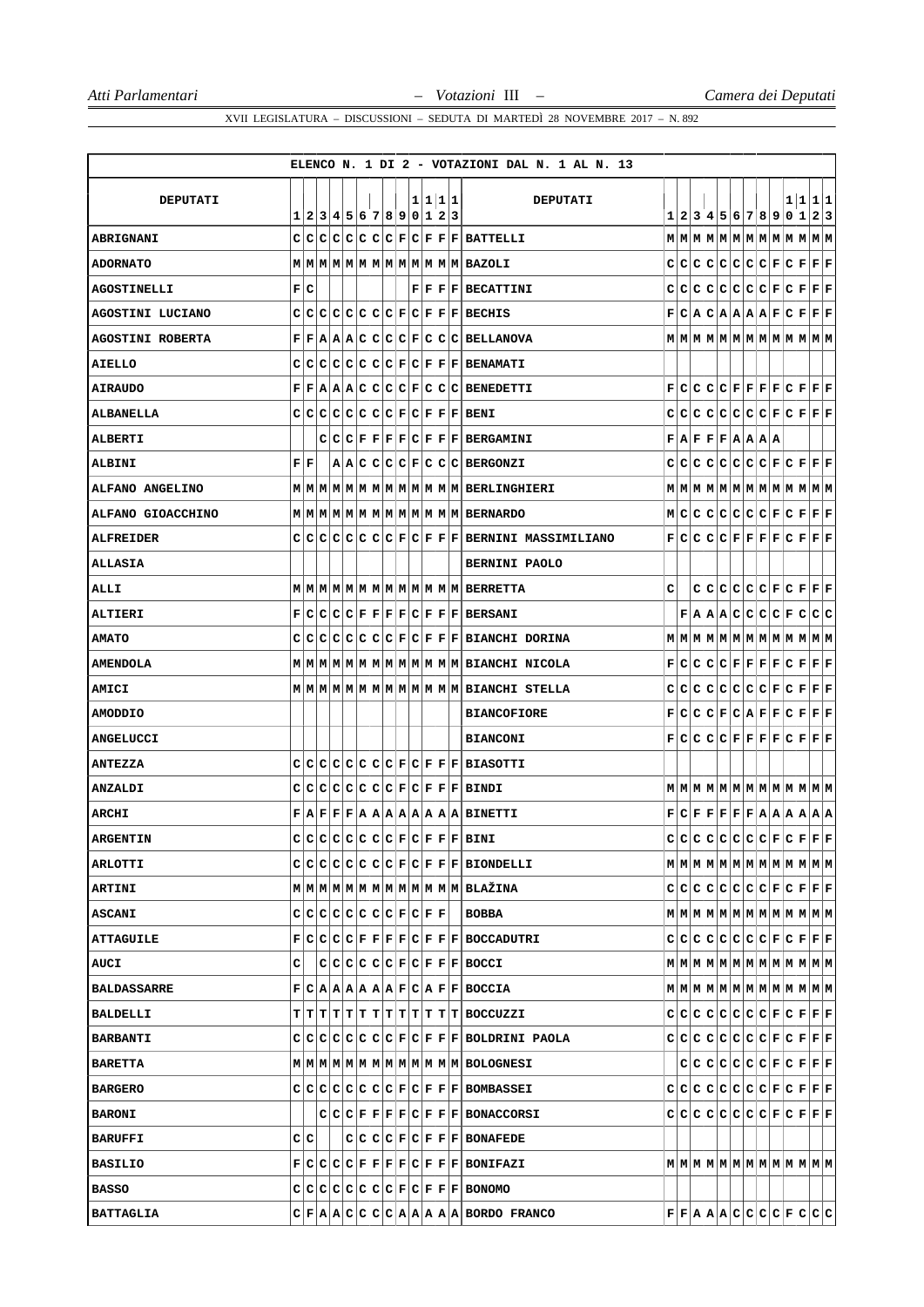|                         |       |  |  |                           |  |  |         | ELENCO N. 1 DI 2 - VOTAZIONI DAL N. 1 AL N. 13 |             |     |  |                                                                                                                                                             |  |             |                              |
|-------------------------|-------|--|--|---------------------------|--|--|---------|------------------------------------------------|-------------|-----|--|-------------------------------------------------------------------------------------------------------------------------------------------------------------|--|-------------|------------------------------|
|                         |       |  |  |                           |  |  |         |                                                |             |     |  |                                                                                                                                                             |  |             |                              |
| <b>DEPUTATI</b>         |       |  |  | 1 2 3 4 5 6 7 8 9 0 1 2 3 |  |  | 1 1 1 1 | <b>DEPUTATI</b>                                |             |     |  | 1 2 3 4 5 6 7 8 9 0 1 2 3                                                                                                                                   |  | 1 1 1 1     |                              |
| <b>BORDO MICHELE</b>    |       |  |  |                           |  |  |         |                                                |             |     |  | $C C C C C C C F C F F F F$                                                                                                                                 |  |             |                              |
| <b>BORGHESE</b>         |       |  |  |                           |  |  |         | F C C C F F F F C F F F CARELLA                |             | с   |  |                                                                                                                                                             |  | C F C F F F |                              |
| <b>BORGHESI</b>         | F     |  |  |                           |  |  |         | $C C C C F F F F C F F F CARFAGNA$             | $\mathbf F$ |     |  |                                                                                                                                                             |  |             |                              |
| <b>BORGHI</b>           |       |  |  |                           |  |  |         | CARIELLO                                       |             |     |  | $\mathbf{F}[\mathbf{C} \mathbf{C} \mathbf{C} \mathbf{C} \mathbf{F} \mathbf{F} \mathbf{F} \mathbf{F} \mathbf{C} \mathbf{F} \mathbf{F} \mathbf{F}]$           |  |             |                              |
| BORLETTI DELL'ACQUA     |       |  |  |                           |  |  |         |                                                |             |     |  | $\mathbf{F}[\mathbf{C} \mathbf{C} \mathbf{C} \mathbf{C} \mathbf{F} \mathbf{F} \mathbf{F} \mathbf{F} \mathbf{C} \mathbf{F} \mathbf{F} \mathbf{F}]$           |  |             |                              |
| <b>BOSCHI</b>           |       |  |  |                           |  |  |         |                                                |             |     |  | $C C C C C C C F C F F F F$                                                                                                                                 |  |             |                              |
| <b>BOSCO</b>            |       |  |  |                           |  |  |         | $C C C C C C F C F F F C$ ARNEVALI             |             |     |  |                                                                                                                                                             |  | F C F F F   |                              |
| <b>BOSSA</b>            |       |  |  |                           |  |  |         | CAROCCI                                        |             |     |  | $C C C C C C C F C F F F F$                                                                                                                                 |  |             |                              |
| BOSSI                   | F     |  |  |                           |  |  |         | C A C C F F F F C F F F CARRA                  |             |     |  | $C C C C C C C F C F F F F F$                                                                                                                               |  |             |                              |
| <b>BRAGA</b>            |       |  |  |                           |  |  |         |                                                |             |     |  | $C C C C C C C F C F F F F F$                                                                                                                               |  |             |                              |
| BRAGANTINI MATTEO       |       |  |  |                           |  |  |         | F C C C F F F F C F F F CARROZZA               |             |     |  | $C C C C C F C F F F F$                                                                                                                                     |  |             |                              |
| <b>BRAGANTINI PAOLA</b> |       |  |  |                           |  |  |         | C C C C C C C F C F F F CARUSO                 |             |     |  | $C C C C C F C F F F F F$                                                                                                                                   |  |             |                              |
| <b>BRAMBILLA</b>        |       |  |  |                           |  |  |         | MMMMMMMMMMMMMMMCASATI                          |             | C C |  | C C C C C F C F F F F                                                                                                                                       |  |             |                              |
| <b>BRANDOLIN</b>        |       |  |  |                           |  |  |         | $C C C C C C F C F F F C$ ASELLATO             |             |     |  | $C C C C C C C F C F F F F$                                                                                                                                 |  |             |                              |
| <b>BRESCIA</b>          | F     |  |  |                           |  |  |         | C C C F F F F C F F F CASERO                   | с           |     |  |                                                                                                                                                             |  |             |                              |
| <b>BRESSA</b>           |       |  |  |                           |  |  |         |                                                |             | F C |  | C C C F F F F C F F F F                                                                                                                                     |  |             |                              |
| <b>BRIGNONE</b>         |       |  |  |                           |  |  |         | F F A A C C C C F C C C CASSMO                 |             |     |  | $C[C[C]C[C]C[E]E]C$                                                                                                                                         |  |             | ${\bf F} \,   \, {\bf F} \,$ |
| <b>BRUGNEROTTO</b>      | F     |  |  |                           |  |  |         | C C C F F F F C F F F CASTELLLI                |             |     |  |                                                                                                                                                             |  |             |                              |
| <b>BRUNETTA</b>         |       |  |  |                           |  |  |         | M M M M M M M M M M M M M M CASTIELLO          |             |     |  | $\mathbf{F}[\mathbf{C} \mathbf{C} \mathbf{C} \mathbf{C} \mathbf{F} \mathbf{F} \mathbf{F} \mathbf{F} \mathbf{C} \mathbf{F} \mathbf{F} \mathbf{F}]$           |  |             |                              |
| BRUNO BOSSIO            | с     |  |  |                           |  |  |         | A C C C C F C F F F CASTIGLIONE                |             |     |  | $M$   $M$   $M$   $M$   $M$   $M$   $M$   $M$   $M$   $M$   $M$   $M$                                                                                       |  |             |                              |
| <b>BRUNO</b>            |       |  |  |                           |  |  |         | C C C C C C F C F F F CASTRICONE               |             |     |  | $C C C C C C C F C F F F F F$                                                                                                                               |  |             |                              |
| <b>BUENO</b>            |       |  |  |                           |  |  |         | C C C C C C C F C F F F CATALANO               |             |     |  | F A A A A A A A A A A A A                                                                                                                                   |  |             |                              |
| <b>BURTONE</b>          |       |  |  |                           |  |  |         | $C C C C C C C F C F F F CATANIA$              |             |     |  | $M$   $M$   $M$   $M$   $M$   $M$   $M$   $M$   $M$   $M$   $M$   $M$                                                                                       |  |             |                              |
| <b>BUSIN</b>            | F C   |  |  |                           |  |  |         | $ C C C F F F C F F F CATANOSO$ GENOESE        |             |     |  |                                                                                                                                                             |  |             |                              |
| <b>BUSINAROLO</b>       |       |  |  |                           |  |  |         | CAUSI                                          |             |     |  |                                                                                                                                                             |  |             |                              |
| <b>BUSTO</b>            |       |  |  |                           |  |  |         | F C C C F F F F C F F F CAUSIN                 |             |     |  |                                                                                                                                                             |  |             |                              |
| <b>BUTTIGLIONE</b>      |       |  |  |                           |  |  |         | F C F F F F A A A A A A CECCONI                |             |     |  |                                                                                                                                                             |  |             |                              |
| CALABRIA                |       |  |  |                           |  |  |         | F A F F F F A A A A A A A CENNI                |             |     |  | $C C C C C C C F C F F F F$                                                                                                                                 |  |             |                              |
| CAMANI                  |       |  |  |                           |  |  |         | $C C C C C C C F C F F F C T CENSORE$          |             |     |  | $C[C[C]C[C]C[C]F[C]F]F]F$                                                                                                                                   |  |             |                              |
| <b>CAMPANA</b>          |       |  |  |                           |  |  |         | <b>CENTEMERO</b>                               |             |     |  |                                                                                                                                                             |  |             |                              |
| <b>CANCELLERI</b>       |       |  |  |                           |  |  |         | CERA                                           |             |     |  | $\mathbf{F}   \mathbf{C}   \mathbf{F}   \mathbf{F}   \mathbf{F}   \mathbf{F}   \mathbf{A}   \mathbf{A}   \mathbf{A}   \mathbf{A}   \mathbf{A}   \mathbf{A}$ |  |             |                              |
| CANI                    |       |  |  |                           |  |  |         | CCCCCCCCCFCFCFCFCESARO ANTIMO                  |             |     |  |                                                                                                                                                             |  |             |                              |
| CAON                    |       |  |  |                           |  |  |         | CESARO LUIGI                                   |             |     |  | $\mathbf{F}   \mathbf{A}   \mathbf{F}   \mathbf{F}   \mathbf{F}   \mathbf{A}   \mathbf{A}   \mathbf{A}   \mathbf{A}   \mathbf{A}   \mathbf{A}   \mathbf{A}$ |  |             |                              |
| <b>CAPARINI</b>         |       |  |  |                           |  |  |         |                                                |             |     |  | $C C C C C C C F C F F F F F$                                                                                                                               |  |             |                              |
| CAPELLI                 |       |  |  |                           |  |  |         |                                                |             |     |  | $F[C C C C F F F A C F F A$                                                                                                                                 |  |             |                              |
| <b>CAPEZZONE</b>        | F C C |  |  |                           |  |  |         | $C F F A F F F A C$ HIMIENTI                   |             |     |  |                                                                                                                                                             |  |             |                              |
| <b>CAPODICASA</b>       |       |  |  |                           |  |  |         | F F A A C C C C F C F C C CCCHITTO             |             |     |  | $\texttt{M} \texttt{M} \texttt{M} \texttt{M} \texttt{M} \texttt{M} \texttt{M} \texttt{M} \texttt{M} \texttt{M} \texttt{M} \texttt{M} \texttt{M}$            |  |             |                              |
| <b>CAPONE</b>           |       |  |  |                           |  |  |         | $C C C C C C C F C F F F CIMBRO$               |             |     |  |                                                                                                                                                             |  |             |                              |
| <b>CAPOZZOLO</b>        |       |  |  |                           |  |  |         | CIPRINI                                        |             |     |  | $\mathbf{F}[\mathbf{C} \mathbf{C} \mathbf{C} \mathbf{C} \mathbf{F} \mathbf{F} \mathbf{F} \mathbf{F} \mathbf{C} \mathbf{F} \mathbf{F} \mathbf{F}]$           |  |             |                              |
| <b>CARBONE</b>          |       |  |  |                           |  |  |         |                                                | F           |     |  | $C C F F F F F F F F F F $                                                                                                                                  |  |             |                              |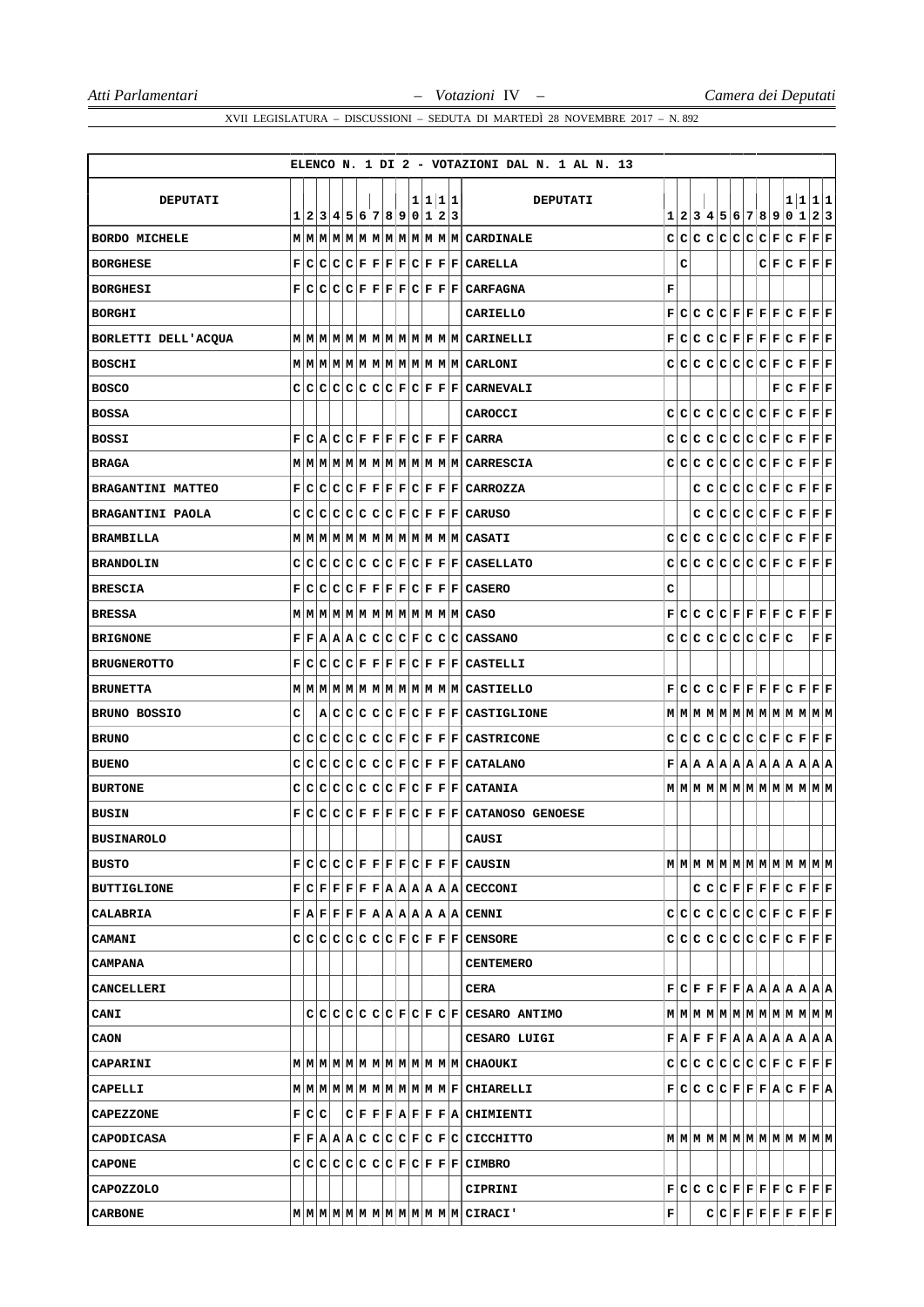|                     |     |                           |  |  |  |  |         | ELENCO N. 1 DI 2 - VOTAZIONI DAL N. 1 AL N. 13 |   |     |  |           |  |  |                                                                                                                                                             |  |
|---------------------|-----|---------------------------|--|--|--|--|---------|------------------------------------------------|---|-----|--|-----------|--|--|-------------------------------------------------------------------------------------------------------------------------------------------------------------|--|
|                     |     |                           |  |  |  |  |         |                                                |   |     |  |           |  |  |                                                                                                                                                             |  |
| <b>DEPUTATI</b>     |     | 1 2 3 4 5 6 7 8 9 0 1 2 3 |  |  |  |  | 1 1 1 1 | <b>DEPUTATI</b>                                |   |     |  |           |  |  | 1 1 1 1<br>1 2 3 4 5 6 7 8 9 0 1 2 3                                                                                                                        |  |
| CIRIELLI            |     |                           |  |  |  |  |         |                                                |   |     |  |           |  |  |                                                                                                                                                             |  |
| CIVATI              |     |                           |  |  |  |  |         | DE MARIA                                       |   |     |  |           |  |  | $C C C C C C C F C F F F F$                                                                                                                                 |  |
| COCCIA              |     |                           |  |  |  |  |         | $C C C C C C C F C F F F DE$ MENECH            |   |     |  |           |  |  | $C C C C C C C F C F F F F$                                                                                                                                 |  |
| <b>COLANINNO</b>    |     |                           |  |  |  |  |         | DE MICHELI                                     |   |     |  |           |  |  |                                                                                                                                                             |  |
| COLLETTI            |     | F C C                     |  |  |  |  |         | $C F F F F F F F F DE$ MITA                    |   |     |  |           |  |  |                                                                                                                                                             |  |
| <b>COLONNESE</b>    |     |                           |  |  |  |  |         | DE ROSA                                        |   |     |  |           |  |  |                                                                                                                                                             |  |
| COMINARDI           | F   |                           |  |  |  |  |         | $C C C F F F C F F F E $ DEL BASSO DE CARO     |   |     |  |           |  |  |                                                                                                                                                             |  |
| COMINELLI           |     |                           |  |  |  |  |         | $C C C C C C C F C F F F E EL$ GROSSO          |   |     |  |           |  |  |                                                                                                                                                             |  |
| <b>COPPOLA</b>      |     |                           |  |  |  |  |         |                                                |   |     |  |           |  |  |                                                                                                                                                             |  |
| <b>CORDA</b>        |     |                           |  |  |  |  |         | DELLAI                                         |   |     |  |           |  |  | $C C C C C C C F C F F F F$                                                                                                                                 |  |
| CORSARO             |     |                           |  |  |  |  |         | F C C C F F F A C F F A DELL'ARTNGA            |   |     |  |           |  |  | $C C C C C C C F C F F F F$                                                                                                                                 |  |
| COSCIA              |     |                           |  |  |  |  |         | $C C C C C C C F C F F F E$ DELL 'ORCO         |   |     |  |           |  |  | $\mathbf{F}[\mathbf{C} \mathbf{C} \mathbf{C} \mathbf{C} \mathbf{F} \mathbf{F} \mathbf{F} \mathbf{F} \mathbf{C} \mathbf{F} \mathbf{F} \mathbf{F}]$           |  |
| <b>COSTA</b>        |     |                           |  |  |  |  |         | $C C C F A A F C F F F DI$ BATTISTA            |   |     |  | F C C C C |  |  | F F F C F F F                                                                                                                                               |  |
| <b>COSTANTINO</b>   |     |                           |  |  |  |  |         | $F F A A A C C C F C C C DI$ BENEDETTO         |   |     |  |           |  |  | $\mathbf{F}[\mathbf{C} \mathbf{C} \mathbf{C} \mathbf{C} \mathbf{F} \mathbf{F} \mathbf{F} \mathbf{F} \mathbf{C} \mathbf{F} \mathbf{F} \mathbf{F}]$           |  |
| <b>COVA</b>         |     |                           |  |  |  |  |         | $C C C C C C C F C F F F DI$ GIOIA             |   |     |  |           |  |  |                                                                                                                                                             |  |
| <b>COVELLO</b>      |     |                           |  |  |  |  |         | $C C C C C C C F C F F F DI$ LELLO             |   |     |  |           |  |  | $C C C C C C C F C F F F F$                                                                                                                                 |  |
| COZZOLINO           | F   |                           |  |  |  |  |         | $ C C C C F F F F C F F F DI$ MAIO LUIGI       |   |     |  |           |  |  |                                                                                                                                                             |  |
| CRIMI'              |     |                           |  |  |  |  |         | DI MAIO MARCO                                  |   |     |  |           |  |  | $C C C C C C C F C F F F F F$                                                                                                                               |  |
| CRIMI               |     |                           |  |  |  |  |         | DI SALVO                                       |   |     |  |           |  |  | $C C C C C C C F C F F F F F$                                                                                                                               |  |
| <b>CRIPPA</b>       | F   |                           |  |  |  |  |         | $C C C F F F F C F F F DI$ STEFANO FABRIZIO    | F |     |  |           |  |  | $\mathbf{F} \mathbf{F} \mathbf{F} \mathbf{A} \mathbf{A} \mathbf{A} \mathbf{A} \mathbf{A} \mathbf{A} \mathbf{A}$                                             |  |
| CRIVELLARI          |     |                           |  |  |  |  |         | $C C C C C C C F C F F F DI$ STEFANO MANLIO    |   |     |  |           |  |  | C C C F F F F C F F F F                                                                                                                                     |  |
| <b>CULOTTA</b>      |     |                           |  |  |  |  |         | $C C C C C C C F C F F F DI$ STEFANO MARCO     |   | C C |  |           |  |  | C F F F                                                                                                                                                     |  |
| <b>CUOMO</b>        |     |                           |  |  |  |  |         | $C C C C C C C F C F F F DI$ VITA              |   |     |  |           |  |  | $\mathbf{F}[\mathbf{C} \mathbf{C} \mathbf{C} \mathbf{F} \mathbf{F} \mathbf{F} \mathbf{F} \mathbf{F} \mathbf{C} \mathbf{F} \mathbf{F} \mathbf{F}]$           |  |
| <b>CUPERLO</b>      |     |                           |  |  |  |  |         | $C C C C C C C F C F F F DIENT$                |   |     |  |           |  |  | C C C F F F F C F F F F F                                                                                                                                   |  |
| CURRO'              | c l |                           |  |  |  |  |         | $C C C C C F C F F F D'INCA'$                  |   |     |  |           |  |  | $\mathbf{F}   \mathbf{C}   \mathbf{C}   \mathbf{C}   \mathbf{F}   \mathbf{F}   \mathbf{F}   \mathbf{F}   \mathbf{C}   \mathbf{F}   \mathbf{F}   \mathbf{F}$ |  |
| DA VILLA            |     |                           |  |  |  |  |         | F C C C F F F F C F F F D'INCECCO              |   |     |  |           |  |  | $C[C[C]C[C]C[C]F[C]F]F$                                                                                                                                     |  |
| <b>DADONE</b>       |     |                           |  |  |  |  |         | F C C C F F F F C F F F DISTASO                |   |     |  |           |  |  | $F[C C C C F F F A C F F A$                                                                                                                                 |  |
| DAGA                |     |                           |  |  |  |  |         | F C C C F F F F C F F F DONATI                 |   |     |  |           |  |  |                                                                                                                                                             |  |
| D'AGOSTINO          | с   |                           |  |  |  |  |         | C C C C C F C F F F D'OTTAVIO                  |   |     |  |           |  |  | $C C C C C C C F C F F F F F$                                                                                                                               |  |
| DAL MORO            |     |                           |  |  |  |  |         | $C C C C C C C F C F F F $ DURANTI             |   |     |  |           |  |  | F F A A A C C C C F C C C                                                                                                                                   |  |
| <b>D'ALESSANDRO</b> |     |                           |  |  |  |  |         | C C C C C C C F C F F F D'UVA                  |   |     |  |           |  |  | $\mathbf{F}[\mathbf{C} \mathbf{C} \mathbf{C} \mathbf{C} \mathbf{F} \mathbf{F} \mathbf{F} \mathbf{F} \mathbf{C} \mathbf{F} \mathbf{F} \mathbf{F}]$           |  |
| <b>D'ALIA</b>       |     |                           |  |  |  |  |         |                                                |   |     |  |           |  |  | $\mathbf{F} \mathbf{F} \mathbf{A} \mathbf{A} \mathbf{A} \mathbf{C} \mathbf{C} \mathbf{C} \mathbf{C} \mathbf{F} \mathbf{C} \mathbf{C} \mathbf{C} $           |  |
| DALLAI              |     |                           |  |  |  |  |         | <b>ERMINI</b>                                  |   |     |  |           |  |  | $C C C C C C $ $ C F F F$                                                                                                                                   |  |
| DALL'OSSO           |     |                           |  |  |  |  |         | $F C C C F F F F C F F F F F$ ABBRI            |   |     |  |           |  |  | $C C C C C C C F C F F F F$                                                                                                                                 |  |
| <b>D'AMBROSIO</b>   |     |                           |  |  |  |  |         | F C C C F F F F C F F F F FARNZI               |   |     |  |           |  |  |                                                                                                                                                             |  |
| <b>DAMBRUOSO</b>    |     | M C C C C C C F           |  |  |  |  |         | $ F F $ FALCONE                                |   |     |  |           |  |  |                                                                                                                                                             |  |
| <b>DAMIANO</b>      |     |                           |  |  |  |  |         |                                                |   |     |  |           |  |  |                                                                                                                                                             |  |
| <b>D'ARIENZO</b>    |     |                           |  |  |  |  |         | C C C C C C C F C F F F F FANTIMATI            | F |     |  |           |  |  |                                                                                                                                                             |  |
| <b>D'ATTORRE</b>    |     |                           |  |  |  |  |         | F C C FANUCCI                                  |   |     |  |           |  |  | $C C C C C C C F C F F F F$                                                                                                                                 |  |
| DE GIROLAMO         |     |                           |  |  |  |  |         | F C F F F A A A A A A A FARAONE                |   |     |  |           |  |  | $\texttt{M} \texttt{M} \texttt{M} \texttt{M} \texttt{M} \texttt{M} \texttt{M} \texttt{M} \texttt{M} \texttt{M} \texttt{M} \texttt{M} $                      |  |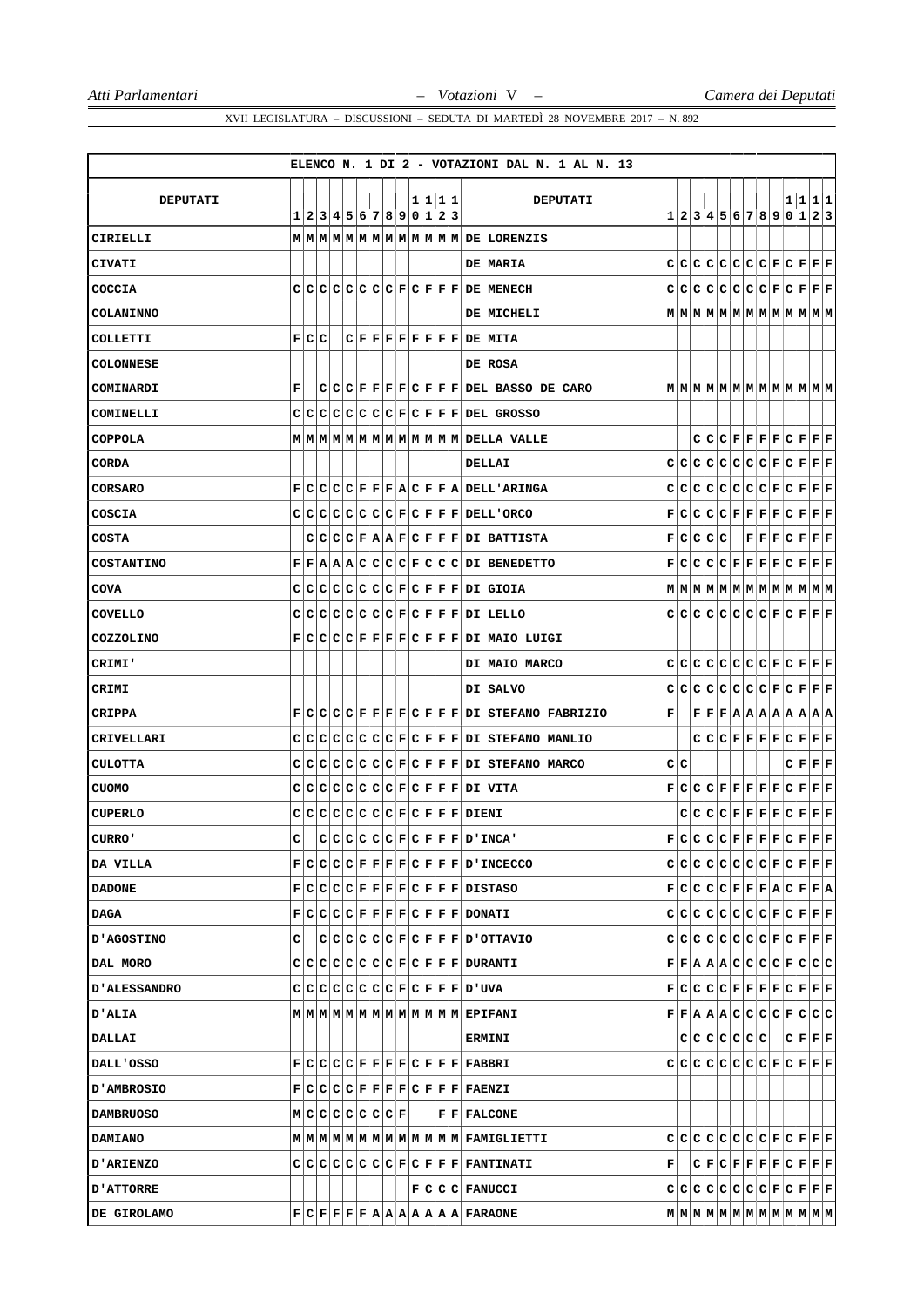|                       |       |  |  |                           |  |  |         | ELENCO N. 1 DI 2 - VOTAZIONI DAL N. 1 AL N. 13 |   |     |         |                     |  |  |                                                                                                                                                             |
|-----------------------|-------|--|--|---------------------------|--|--|---------|------------------------------------------------|---|-----|---------|---------------------|--|--|-------------------------------------------------------------------------------------------------------------------------------------------------------------|
| <b>DEPUTATI</b>       |       |  |  |                           |  |  | 1 1 1 1 | DEPUTATI                                       |   |     |         |                     |  |  | 1 1 1 1                                                                                                                                                     |
|                       |       |  |  | 1 2 3 4 5 6 7 8 9 0 1 2 3 |  |  |         |                                                |   |     |         |                     |  |  | 1 2 3 4 5 6 7 8 9 0 1 2 3                                                                                                                                   |
| <b>FARINA DANIELE</b> |       |  |  |                           |  |  |         | $F F A A C C C F C C G GALLO$ RICCARDO         |   |     |         |                     |  |  | $\mathbf{F}   \mathbf{A}   \mathbf{F}   \mathbf{F}   \mathbf{F}   \mathbf{A}   \mathbf{A}   \mathbf{A}   \mathbf{A}   \mathbf{A}   \mathbf{A}   \mathbf{A}$ |
| <b>FARINA GIANNI</b>  |       |  |  |                           |  |  |         | $C C C C C C C F C F F F GALPERTI$             |   |     |         |                     |  |  | $C C C C C C C F C F F F F F$                                                                                                                               |
| <b>FASSINA</b>        |       |  |  |                           |  |  |         | <b>GANDOLFI</b>                                |   |     |         | $C C C C C C C C F$ |  |  |                                                                                                                                                             |
| FAUTTILLI             |       |  |  |                           |  |  |         | <b>GARAVINI</b>                                |   |     |         |                     |  |  | $C C C C C C C F C F F F F$                                                                                                                                 |
| <b>FAVA</b>           |       |  |  |                           |  |  |         | <b>GARNERO SANTANCHE'</b>                      |   |     |         |                     |  |  | $\mathbf{F}[\mathbf{C} \mathbf{C} \mathbf{C} \mathbf{C} \mathbf{F} \mathbf{F} \mathbf{F} \mathbf{F} \mathbf{C} \mathbf{F} \mathbf{F} \mathbf{F}]$           |
| FEDI                  |       |  |  |                           |  |  |         |                                                |   |     |         |                     |  |  | $C C C C C C C F C F F F F F$                                                                                                                               |
| <b>FEDRIGA</b>        |       |  |  |                           |  |  |         | M C C C F F F F C F F F GAROFANI               |   | C C |         |                     |  |  |                                                                                                                                                             |
| FERRANTI              |       |  |  |                           |  |  |         | MCCCCCCCCCFCFFFGASPARINI                       |   |     |         |                     |  |  | $C C C C C C C F C F F F F F$                                                                                                                               |
| FERRARA               |       |  |  |                           |  |  |         | <b>GEBHARD</b>                                 |   |     |         |                     |  |  | $C C C C C C C F C F F F F F$                                                                                                                               |
| <b>FERRARESI</b>      | F     |  |  |                           |  |  |         | $C C C C F F F F C F F F GELLLI$               |   |     |         |                     |  |  |                                                                                                                                                             |
| FERRARI               | с     |  |  |                           |  |  |         | $C C C C C F C F F F GELMINI$                  |   |     |         |                     |  |  |                                                                                                                                                             |
| <b>FERRO</b>          | C C   |  |  |                           |  |  |         | $C F F F $ GENOVESE                            |   |     |         |                     |  |  |                                                                                                                                                             |
| FIANO                 | C C   |  |  |                           |  |  |         | $C C C C F C F F F GENTILONI$ SILVERI          |   |     |         |                     |  |  | $M$   $M$   $M$   $M$   $M$   $M$   $M$   $M$   $M$   $M$   $M$   $M$                                                                                       |
| <b>FICO</b>           |       |  |  |                           |  |  |         | <b>GHIZZONI</b>                                |   |     |         |                     |  |  | C C C C C C F C F F F F                                                                                                                                     |
| <b>FIORIO</b>         |       |  |  |                           |  |  |         | $C C C C C C C F C F F F GIACHETTI$            |   |     |         |                     |  |  | $C C C C C C C F C F F F F$                                                                                                                                 |
| <b>FIORONI</b>        |       |  |  |                           |  |  |         | MMMMMMMMMMMMMMMMGIACOBBE                       |   |     |         |                     |  |  | $C C C C C C C F C F F F F F$                                                                                                                               |
| FITZGERALD NISSOLI    |       |  |  |                           |  |  |         | <b>GIACOMELLI</b>                              |   |     |         |                     |  |  | $\texttt{M} \texttt{M} \texttt{M} \texttt{M} \texttt{M} \texttt{M} \texttt{M} \texttt{M} \texttt{M} \texttt{M} \texttt{M} \texttt{M}$                       |
| <b>FOLINO</b>         |       |  |  |                           |  |  |         | F F A A C C C C F C C C G1ACOMONI              | F |     |         |                     |  |  | $\mathbf{F} \mathbf{F} \mathbf{F} \mathbf{A} \mathbf{A} \mathbf{A} \mathbf{A} \mathbf{A} \mathbf{A} \mathbf{A}$                                             |
| FONTANA CINZIA MARIA  |       |  |  |                           |  |  |         | $C C C C C C C F C F F F GIAMMANCO$            |   |     |         |                     |  |  | $\mathbf{F}[\mathbf{C} \mathbf{C} \mathbf{C} \mathbf{C} \mathbf{F} \mathbf{F} \mathbf{F} \mathbf{F} \mathbf{C} \mathbf{F} \mathbf{F} \mathbf{F}]$           |
| FONTANA GREGORIO      |       |  |  |                           |  |  |         |                                                | c |     |         |                     |  |  | $C C C C C F C F F F F F$                                                                                                                                   |
| <b>FONTANELLI</b>     |       |  |  |                           |  |  |         | MMMMMMMMMMMMMMMGINATO                          |   |     | C C C C |                     |  |  | $C C C F C F F F F$                                                                                                                                         |
| <b>FORMISANO</b>      |       |  |  |                           |  |  |         | $F F A A C C C C F C C C G $ GINEFRA           |   |     |         |                     |  |  | C[C[C]C[C]E[C]F]F F F                                                                                                                                       |
| <b>FOSSATI</b>        |       |  |  |                           |  |  |         | F F A A A C C C F C C C G GNOBLE               |   |     |         |                     |  |  | C C C C C C F C F F F F                                                                                                                                     |
| <b>FRACCARO</b>       |       |  |  |                           |  |  |         |                                                |   |     |         |                     |  |  | F F A A A C C C C F C C C                                                                                                                                   |
| FRAGOMELI             |       |  |  |                           |  |  |         | $c c c c c c c F c F F F $ GIORDANO SILVIA     |   | F C |         |                     |  |  |                                                                                                                                                             |
| <b>FRANCESCHINI</b>   |       |  |  |                           |  |  |         |                                                |   | F A |         |                     |  |  | F A A A A A A A A                                                                                                                                           |
| <b>FRATOIANNI</b>     |       |  |  |                           |  |  |         | GIORGETTI GIANCARLO                            |   |     |         |                     |  |  |                                                                                                                                                             |
| <b>FREGOLENT</b>      |       |  |  |                           |  |  |         | $C C C C C C C F C F F F GIORGIS$              |   | C C |         |                     |  |  |                                                                                                                                                             |
| <b>FRUSONE</b>        |       |  |  |                           |  |  |         | C C C F F F F C F F F GITTI                    |   |     |         |                     |  |  |                                                                                                                                                             |
| <b>FUCCI</b>          | F C C |  |  |                           |  |  |         | C F F A C F F F GIULIANI                       |   |     |         |                     |  |  |                                                                                                                                                             |
| <b>FURNARI</b>        |       |  |  |                           |  |  |         | GIULIETTI                                      |   |     |         |                     |  |  | $C C C C C C C F C F F F F F$                                                                                                                               |
| FUSILLI               |       |  |  |                           |  |  |         | $C C C C C C C F C F F F GNECCHI$              |   |     |         |                     |  |  | $C C C C C C C F C F F F F F$                                                                                                                               |
| <b>GADDA</b>          |       |  |  |                           |  |  |         | $C C C C C C C F C F F F G0ZI$                 |   |     |         |                     |  |  |                                                                                                                                                             |
| <b>GAGNARLI</b>       | F C   |  |  |                           |  |  |         | $C F F F $ GRANDE                              |   |     |         |                     |  |  | $\texttt{M} \texttt{M} \texttt{M} \texttt{M} \texttt{M} \texttt{M} \texttt{M} \texttt{M} \texttt{M} \texttt{M} \texttt{M} \texttt{M} $                      |
| <b>GALATI</b>         |       |  |  |                           |  |  |         | <b>GRASSI</b>                                  |   |     |         | C C C C C C F C     |  |  | $ {\bf F} {\bf F} $                                                                                                                                         |
| <b>GALGANO</b>        | C A   |  |  |                           |  |  |         | GRECO                                          |   |     |         |                     |  |  | $C C C C C C C F C F F F F F$                                                                                                                               |
| GALLI CARLO           |       |  |  |                           |  |  |         | $F A A C C C F C C C G $ GREGORI               |   |     |         |                     |  |  |                                                                                                                                                             |
| GALLI GIAMPAOLO       | c     |  |  |                           |  |  |         | <b>GRIBAUDO</b>                                |   |     |         |                     |  |  | $C C C C C C C F C F F F F$                                                                                                                                 |
| GALLINELLA            |       |  |  |                           |  |  |         | F C C C F F F F C F F F GRILLO                 |   |     |         |                     |  |  |                                                                                                                                                             |
| GALLO LUIGI           |       |  |  |                           |  |  |         | F C C C F F F F C F F F GRIMOLDI               |   |     |         |                     |  |  | $\mathbf{F} \mathbf{C} \mathbf{C} \mathbf{C} \mathbf{C} \mathbf{F} \mathbf{F} \mathbf{F} \mathbf{F} \mathbf{C} \mathbf{F} \mathbf{F} \mathbf{C} $           |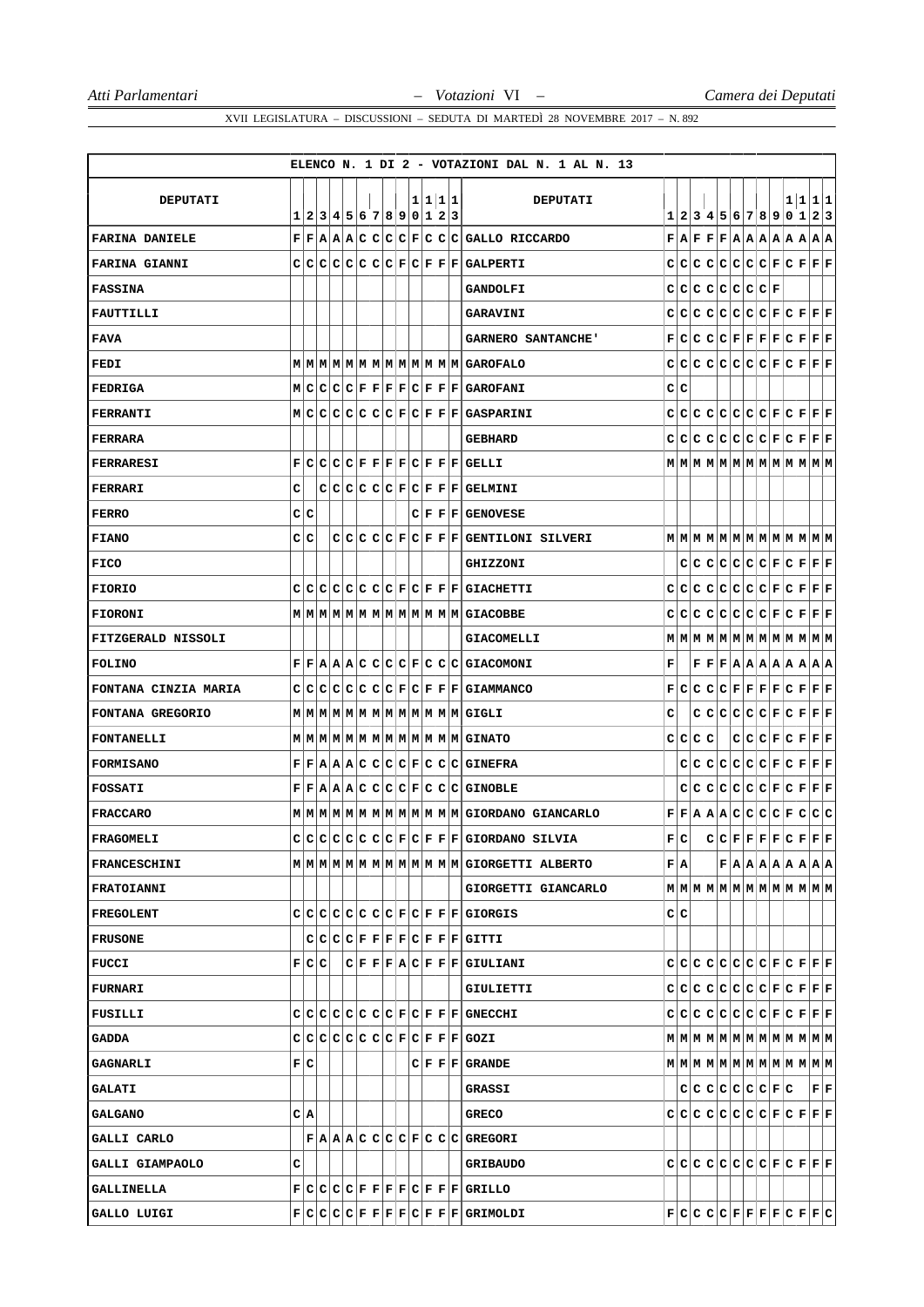|                         |   |             |         |                           |   |     |  |         | ELENCO N. 1 DI 2 - VOTAZIONI DAL N. 1 AL N. 13                  |   |  |  |  |  |  |                                                                                                                                                                                        |
|-------------------------|---|-------------|---------|---------------------------|---|-----|--|---------|-----------------------------------------------------------------|---|--|--|--|--|--|----------------------------------------------------------------------------------------------------------------------------------------------------------------------------------------|
|                         |   |             |         |                           |   |     |  |         |                                                                 |   |  |  |  |  |  |                                                                                                                                                                                        |
| DEPUTATI                |   |             |         | 1 2 3 4 5 6 7 8 9 0 1 2 3 |   |     |  | 1 1 1 1 | DEPUTATI                                                        |   |  |  |  |  |  | 1 1 1 1<br>1 2 3 4 5 6 7 8 9 0 1 2 3                                                                                                                                                   |
| <b>GUERINI GIUSEPPE</b> |   |             |         |                           |   |     |  |         | $C C C C C C C F C F F F LUPI$                                  |   |  |  |  |  |  |                                                                                                                                                                                        |
| GUERINI LORENZO         |   |             |         | $C C C C C C C F$         |   |     |  |         | LUPO                                                            |   |  |  |  |  |  | $\mathbf{F}[\mathbf{C} \mathbf{C} \mathbf{C} \mathbf{C} \mathbf{F} \mathbf{F} \mathbf{F} \mathbf{F} \mathbf{C} \mathbf{F} \mathbf{F} \mathbf{F}]$                                      |
| <b>GUERRA</b>           |   |             |         |                           |   |     |  |         | $C C C C C C C F C F F F MADIA$                                 |   |  |  |  |  |  | $M$   $M$   $M$   $M$   $M$   $M$   $M$   $M$   $M$   $M$   $M$   $M$                                                                                                                  |
| GUIDESI                 |   |             |         |                           |   |     |  |         | $F C C C F F F F C F F F $ MAESTRI ANDREA                       |   |  |  |  |  |  | $\mathbf{F} \mathbf{F} \mathbf{A} \mathbf{A} \mathbf{A} \mathbf{C} \mathbf{C} \mathbf{C} \mathbf{F} \mathbf{C} \mathbf{C} \mathbf{C}$                                                  |
| <b>GULLO</b>            |   |             |         |                           |   |     |  |         | $F A F F R A A A A A A A A MAESTRI$ PATRIZIA                    |   |  |  |  |  |  | $C C C C C C C F C F F F F F$                                                                                                                                                          |
| GUTGELD                 |   |             |         |                           |   |     |  |         | $C C C C C C C F C F F F HAGORNO$                               |   |  |  |  |  |  |                                                                                                                                                                                        |
| <b>IACONO</b>           |   | C C C C C C |         |                           |   |     |  |         | $C F C F F F $ MAIETTA                                          |   |  |  |  |  |  |                                                                                                                                                                                        |
| IANNUZZI CRISTIAN       |   |             |         |                           |   |     |  |         | $F C C C F F F F C F F F $ MALISANI                             |   |  |  |  |  |  | $C C C C C C C F C F F F F F$                                                                                                                                                          |
| IANNUZZI TINO           |   |             |         |                           |   |     |  |         | $C C C C C C C F C F F F $ MALPEZZI                             |   |  |  |  |  |  | $\begin{array}{c} C C C C C C C F C F F F F \end{array}$                                                                                                                               |
| <b>IMPEGNO</b>          |   |             |         |                           |   |     |  |         | $C C C C C C C F C F F F $ MANCIULLI                            |   |  |  |  |  |  |                                                                                                                                                                                        |
| <b>INCERTI</b>          |   | c c c c c c |         |                           | с |     |  |         | $C F F F $ MANFREDI                                             |   |  |  |  |  |  |                                                                                                                                                                                        |
| <b>INVERNIZZI</b>       |   |             |         |                           |   |     |  |         | <b>MANNINO</b>                                                  |   |  |  |  |  |  |                                                                                                                                                                                        |
| IORI                    | c |             | c c c c |                           |   |     |  |         | $F C F F F $ MANTERO                                            |   |  |  |  |  |  | $\mathbf{F} \mathbf{F} \mathbf{F} \mathbf{C} \mathbf{F} \mathbf{F} \mathbf{F}$                                                                                                         |
| <b>KRONBICHLER</b>      |   |             |         |                           |   |     |  |         | $F F A A A C C C C F C C C $ MANZI                              |   |  |  |  |  |  | $C[C[C]C[C]C[C]F[C]F]F[F]$                                                                                                                                                             |
| LA MARCA                |   |             |         |                           |   |     |  |         | $C C C C C C C F C F F F $ MARANTELLI                           |   |  |  |  |  |  | $\begin{array}{c} C C C C C C C F C F F F F \end{array}$                                                                                                                               |
| LA RUSSA                |   |             |         |                           |   |     |  |         |                                                                 |   |  |  |  |  |  | $M$   M $ M$   M $ M$   M $ M$   M $ M$   M $ M$   M $ M$   M $ M$                                                                                                                     |
| <b>L'ABBATE</b>         |   |             |         |                           |   |     |  |         | F C C C F F F F C F F F MARCHETTI                               |   |  |  |  |  |  | $C[C[C]C[C]C[C]F[C]F]F[F]$                                                                                                                                                             |
| <b>LABOCCETTA</b>       |   |             |         |                           |   |     |  |         | $F   A   F   F   F   A   A   A   A   A   A   A   A   M R C H I$ |   |  |  |  |  |  | $\mathbf{C} \vert \mathbf{C} \vert \mathbf{C} \vert \mathbf{C} \vert \mathbf{C} \vert \mathbf{C} \vert \mathbf{C} \vert \mathbf{F} \vert \mathbf{F} \vert \mathbf{F} \vert \mathbf{F}$ |
| LABRIOLA                |   |             |         |                           |   |     |  |         | F A F F F A A A A A A A A MARCOLIN                              |   |  |  |  |  |  | F[C C C C C C F C F F F]                                                                                                                                                               |
| LACQUANITI              |   |             |         |                           |   |     |  |         | F F A A A C C C F C C C MARCON                                  |   |  |  |  |  |  | $\mathbf{F} \mathbf{F} \mathbf{A} \mathbf{A} \mathbf{A} \mathbf{C} \mathbf{C} \mathbf{C} \mathbf{F} \mathbf{C} \mathbf{C} \mathbf{C}$                                                  |
| LAFFRANCO               | F |             |         | F F F C C A               |   | A A |  |         | <b>MARGUERETTAZ</b>                                             |   |  |  |  |  |  | $C C C C C C C F C F F F F$                                                                                                                                                            |
| LAFORGIA                |   |             |         |                           |   |     |  |         | MMMMMMMMMMMMMMMMMARIANI                                         |   |  |  |  |  |  | $\begin{array}{c} C C C C C C C F C F F F F \end{array}$                                                                                                                               |
| <b>LAINATI</b>          |   |             |         |                           |   |     |  |         | $C C C C C C C F C F F F $ MARIANO                              |   |  |  |  |  |  | $\begin{array}{c} C C C C C C C F C F F F F \end{array}$                                                                                                                               |
| LATRONICO               |   |             |         |                           |   |     |  |         | F C C C F F F A C F F A MAROTTA                                 |   |  |  |  |  |  | $C C C C C C C F C F F F F$                                                                                                                                                            |
| LATTUCA                 |   |             |         |                           |   |     |  |         | $C C C C C C C F C F F F $ Marrocu                              |   |  |  |  |  |  | $c c c c c c c c F c F F F F F$                                                                                                                                                        |
| LAURICELLA              |   |             |         |                           |   |     |  |         | CCCCCCCCCCCFCFFFMARRONI                                         |   |  |  |  |  |  | CCCCCCCFCFFF                                                                                                                                                                           |
| LAVAGNO                 |   |             |         | $C C C C C C C F $        |   |     |  |         | MARTELLA                                                        | с |  |  |  |  |  |                                                                                                                                                                                        |
| LENZI                   |   |             |         |                           |   |     |  |         | $C C C C C C C F C F F F $ MARTELLI                             |   |  |  |  |  |  | F[F A A A C C C C F C C C                                                                                                                                                              |
| LEVA                    |   |             |         |                           |   |     |  |         | F F A A C C C C F C C C MARTI                                   |   |  |  |  |  |  | $\mathbf{F}[\mathbf{C} \mathbf{C} \mathbf{C} \mathbf{C} \mathbf{F} \mathbf{F} \mathbf{F} \mathbf{F} \mathbf{C} \mathbf{F} \mathbf{F} \mathbf{F}]$                                      |
| LIBRANDI                |   |             |         |                           |   |     |  |         | $C C C C C C C F C F F F $ MARTINELLI                           |   |  |  |  |  |  |                                                                                                                                                                                        |
| LIUZZI                  |   |             |         |                           |   |     |  |         | $F C C C F F F F C F F F $ MARTINO ANTONIO                      |   |  |  |  |  |  | $F[C C F F F F F A C F A A$                                                                                                                                                            |
| LO MONTE                |   |             |         |                           |   |     |  |         | $C C C F F F F C F F F $ MARTINO PIERDOMENICO                   |   |  |  |  |  |  | F F A A A C C C C F C C C                                                                                                                                                              |
| LOCATELLI               |   |             |         |                           |   |     |  |         | M C C C C A A A A A A A A MARZANA                               |   |  |  |  |  |  | $\mathbf{F}[\mathbf{C} \mathbf{C} \mathbf{C} \mathbf{C} \mathbf{F} \mathbf{F} \mathbf{F} \mathbf{F} \mathbf{C} \mathbf{F} \mathbf{F} \mathbf{F}]$                                      |
| <b>LODOLINI</b>         |   |             |         |                           |   |     |  |         | $C C C C C C C F C F F F $ MARZANO                              |   |  |  |  |  |  | $C C C C C C C F C F F F F F$                                                                                                                                                          |
| <b>LOMBARDI</b>         |   |             |         |                           |   |     |  |         | C C C F F F F C F F F MASSA                                     | с |  |  |  |  |  | $C C C C C F C F F F F$                                                                                                                                                                |
| <b>LONGO</b>            |   |             |         |                           |   |     |  |         | MATARRELLI                                                      | F |  |  |  |  |  |                                                                                                                                                                                        |
| LOREFICE                | F |             |         |                           |   |     |  |         | <b>MATARRESE</b>                                                |   |  |  |  |  |  |                                                                                                                                                                                        |
| <b>LORENZIN</b>         |   |             |         |                           |   |     |  |         |                                                                 |   |  |  |  |  |  | $\begin{array}{c} C C C C C C C F C F F F F \end{array}$                                                                                                                               |
| LOSACCO                 |   |             |         |                           |   |     |  |         | $C C C C C C C F C F F F $ MAURI                                |   |  |  |  |  |  |                                                                                                                                                                                        |
| LOTTI                   |   |             |         |                           |   |     |  |         |                                                                 | с |  |  |  |  |  |                                                                                                                                                                                        |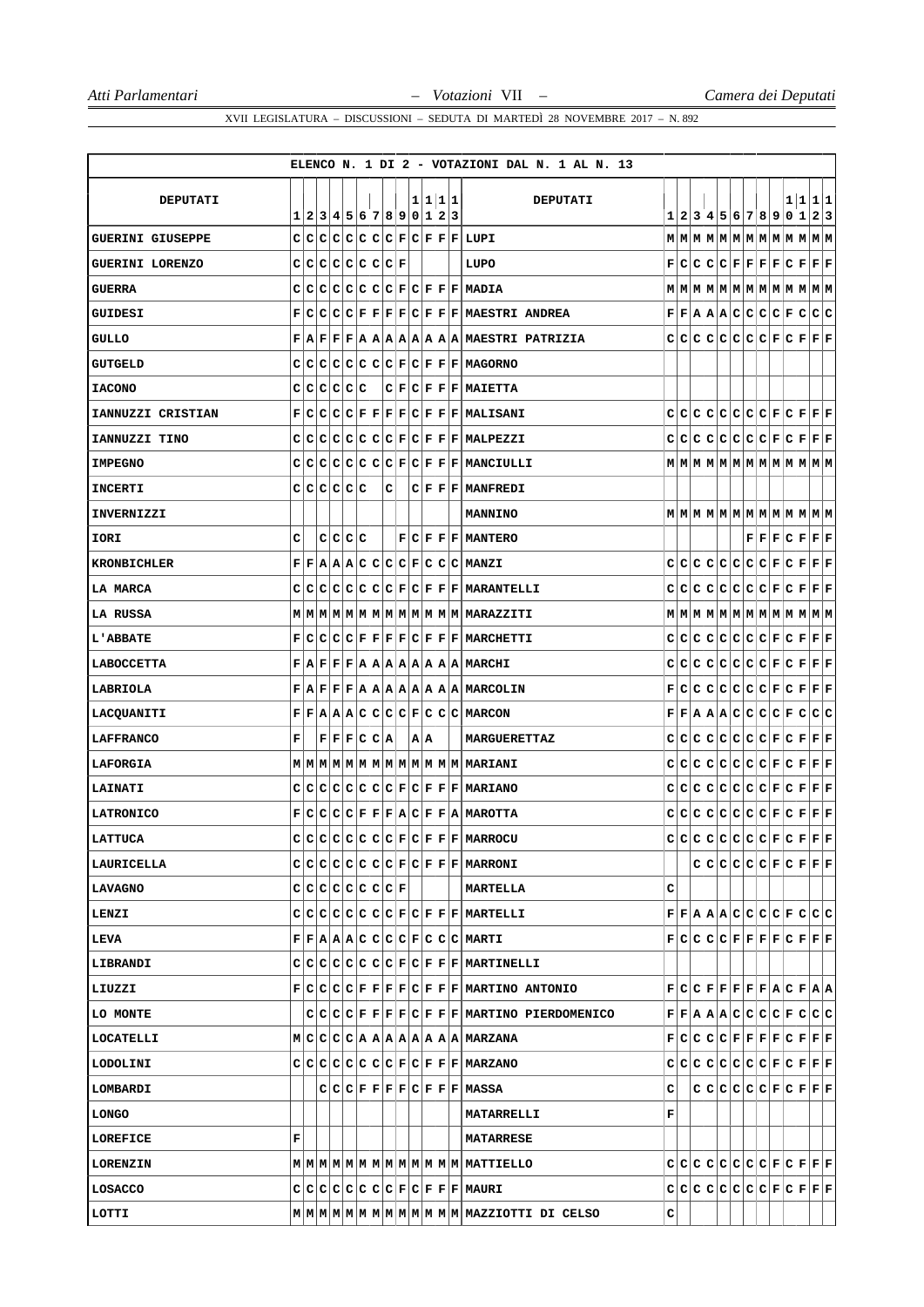|                  |     |         |           |                           |  |  |         | ELENCO N. 1 DI 2 - VOTAZIONI DAL N. 1 AL N. 13                                                                                                       |   |     |       |             |   |  |                 |                                                                                                                                                                                                                                                                                                                                                                                               |
|------------------|-----|---------|-----------|---------------------------|--|--|---------|------------------------------------------------------------------------------------------------------------------------------------------------------|---|-----|-------|-------------|---|--|-----------------|-----------------------------------------------------------------------------------------------------------------------------------------------------------------------------------------------------------------------------------------------------------------------------------------------------------------------------------------------------------------------------------------------|
| <b>DEPUTATI</b>  |     |         |           |                           |  |  | 1 1 1 1 | DEPUTATI                                                                                                                                             |   |     |       |             |   |  |                 | 1 1 1 1                                                                                                                                                                                                                                                                                                                                                                                       |
|                  |     |         |           | 1 2 3 4 5 6 7 8 9 0 1 2 3 |  |  |         |                                                                                                                                                      |   |     |       |             |   |  |                 | 1 2 3 4 5 6 7 8 9 0 1 2 3                                                                                                                                                                                                                                                                                                                                                                     |
| MAZZOLI          | c   |         |           |                           |  |  |         | C C C C C F C F F F NICOLETTI                                                                                                                        |   |     |       |             |   |  |                 | $C C C C C C C F C F F F F$                                                                                                                                                                                                                                                                                                                                                                   |
| MELILLA          |     |         |           |                           |  |  |         | F F A A A C C C C F C C C NUTI                                                                                                                       |   |     |       | F C C F F   | F |  |                 |                                                                                                                                                                                                                                                                                                                                                                                               |
| MELILLI          |     |         |           |                           |  |  |         | <b>OCCHIUTO</b>                                                                                                                                      |   |     |       |             |   |  |                 | $\mathbf{F}   \mathbf{A}   \mathbf{F}   \mathbf{F}   \mathbf{F}   \mathbf{A}   \mathbf{A}   \mathbf{A}   \mathbf{A}   \mathbf{A}   \mathbf{A}   \mathbf{A}$                                                                                                                                                                                                                                   |
| MELONI GIORGIA   |     |         |           |                           |  |  |         | MMMMMMMMMMMMMMMOLIARO                                                                                                                                |   |     |       |             |   |  |                 | $C C C C C C C F C F F F F F$                                                                                                                                                                                                                                                                                                                                                                 |
| MELONI MARCO     |     |         |           |                           |  |  |         | C C C C C C F C F F F DLIVERIO                                                                                                                       |   |     |       |             |   |  |                 | $C C C C C C C F C F F F F$                                                                                                                                                                                                                                                                                                                                                                   |
| MENORELLO        |     |         |           |                           |  |  |         | A C C C C C F C F F F ORFINI                                                                                                                         |   |     |       |             |   |  |                 | M C C C C C C F C F F F F                                                                                                                                                                                                                                                                                                                                                                     |
| <b>MERLO</b>     |     |         |           |                           |  |  |         | ORLANDO                                                                                                                                              |   |     |       |             |   |  |                 | $\texttt{M} \texttt{M} \texttt{M} \texttt{M} \texttt{M} \texttt{M} \texttt{M} \texttt{M} \texttt{M} \texttt{M} \texttt{M} \texttt{M}$                                                                                                                                                                                                                                                         |
| META             |     |         |           |                           |  |  |         |                                                                                                                                                      |   |     |       |             |   |  |                 |                                                                                                                                                                                                                                                                                                                                                                                               |
| MICCOLI          |     |         |           |                           |  |  |         | C C C C C C C F C F F F F PAGANT                                                                                                                     |   |     |       |             |   |  |                 | $C C C C C C C F C F F F F F$                                                                                                                                                                                                                                                                                                                                                                 |
| MICILLO          |     |         |           |                           |  |  |         | F C C C F F F F C F F F PAGANO                                                                                                                       |   |     | C C C |             |   |  |                 | $\bf  F F F F C F F F$                                                                                                                                                                                                                                                                                                                                                                        |
| MIGLIORE         |     |         |           |                           |  |  |         | M C C C C C C F C F F F PAGLIA                                                                                                                       |   |     |       |             |   |  |                 | F F A A A C C C C F C C C                                                                                                                                                                                                                                                                                                                                                                     |
| <b>MILANATO</b>  |     |         |           |                           |  |  |         | PALAZZOTTO                                                                                                                                           | F |     |       |             |   |  |                 | A A C C C C F C C C                                                                                                                                                                                                                                                                                                                                                                           |
| <b>MINARDO</b>   | F   |         |           |                           |  |  |         | C F F F A A F A A F A PALESE                                                                                                                         |   |     |       |             |   |  |                 | $\mathbf{F}   \mathbf{A}   \mathbf{F}   \mathbf{F}   \mathbf{F}   \mathbf{A}   \mathbf{A}   \mathbf{A}   \mathbf{A}   \mathbf{A}   \mathbf{A}   \mathbf{A}$                                                                                                                                                                                                                                   |
| MINNUCCI         |     |         |           |                           |  |  |         | <b>PALLADINO</b>                                                                                                                                     |   |     |       |             |   |  |                 |                                                                                                                                                                                                                                                                                                                                                                                               |
| MIOTTO           |     |         |           |                           |  |  |         | $C C C C C C C F C F F F PALMA$                                                                                                                      |   |     |       |             |   |  |                 | $C C C C C C C F C F F F F F$                                                                                                                                                                                                                                                                                                                                                                 |
| <b>MISIANI</b>   |     |         |           |                           |  |  |         | C C C C C C F C F F F F PALMIERI                                                                                                                     |   |     |       |             |   |  |                 |                                                                                                                                                                                                                                                                                                                                                                                               |
| <b>MISURACA</b>  |     |         |           |                           |  |  |         | <b>PALMIZIO</b>                                                                                                                                      |   |     |       |             |   |  |                 |                                                                                                                                                                                                                                                                                                                                                                                               |
| <b>MOGNATO</b>   |     |         |           |                           |  |  |         | F F A A A C C C C F C C C PANNARALE                                                                                                                  |   |     |       |             |   |  |                 |                                                                                                                                                                                                                                                                                                                                                                                               |
| MOLEA            |     |         |           |                           |  |  |         | C C C C C C C F C F F F P PARENTELA                                                                                                                  |   |     |       |             |   |  |                 | $\mathbf{F} \,   \, \mathbf{F} \,   \, \mathbf{C} \,   \, \mathbf{C} \,   \, \mathbf{C} \,   \, \mathbf{F} \,   \, \mathbf{F} \,   \, \mathbf{F} \,   \, \mathbf{F} \,   \, \mathbf{F} \,   \, \mathbf{F} \,   \, \mathbf{F} \,   \, \mathbf{F} \,   \, \mathbf{F} \,   \, \mathbf{F} \,   \, \mathbf{F} \,   \, \mathbf{F} \,   \, \mathbf{F} \,   \, \mathbf{F} \,   \, \mathbf{F} \,   \,$ |
| MOLTENI          |     |         |           |                           |  |  |         | F C C C C C C F C F F F PARIS                                                                                                                        |   |     |       |             |   |  |                 | $C C C C C C C F C F F F F F$                                                                                                                                                                                                                                                                                                                                                                 |
| MONACO           |     |         |           |                           |  |  |         | C C C C C C C F C F F F PARISI                                                                                                                       |   |     |       |             |   |  |                 | C C C C C C F C F F F F                                                                                                                                                                                                                                                                                                                                                                       |
| MONCHIERO        |     |         |           |                           |  |  |         | $C C C C C C C F C F F F F PARRINI$                                                                                                                  |   |     |       |             |   |  |                 |                                                                                                                                                                                                                                                                                                                                                                                               |
| MONGIELLO        |     |         |           |                           |  |  |         | C C C C C C F C F F F F PASTORELLI                                                                                                                   |   |     |       |             |   |  |                 | C C C A C A A C A A A                                                                                                                                                                                                                                                                                                                                                                         |
| <b>MONTRONI</b>  |     |         |           |                           |  |  |         | c c c c c c c F c F F F F PASTORINO                                                                                                                  |   |     |       |             |   |  |                 | F F A A A C C C C F C C C                                                                                                                                                                                                                                                                                                                                                                     |
| MORANI           |     |         |           |                           |  |  |         | $ c c c c c c c F c F F F F $ Patriarca                                                                                                              |   |     |       |             |   |  |                 |                                                                                                                                                                                                                                                                                                                                                                                               |
| MORASSUT         |     | c c c c |           |                           |  |  |         | $C C $ $ F C F F F PELILLO$                                                                                                                          |   |     |       |             |   |  | cccccccccccrcrc |                                                                                                                                                                                                                                                                                                                                                                                               |
| MORETTO          |     |         |           |                           |  |  |         | $C C C C C C C F C F F F $ PELLEGRINO                                                                                                                | F |     |       |             |   |  |                 |                                                                                                                                                                                                                                                                                                                                                                                               |
| MOSCATT          | C C |         |           |                           |  |  |         | $C C F C F F F F$ PELUFFO                                                                                                                            | с |     |       |             |   |  |                 | $C C C C C F C F F F F F$                                                                                                                                                                                                                                                                                                                                                                     |
| MOTTOLA          |     |         |           |                           |  |  |         | $C C C C C C C F C F F F F FES$                                                                                                                      |   |     |       | c c c c c c |   |  |                 | C F C F F F                                                                                                                                                                                                                                                                                                                                                                                   |
| MUCCI            | А   |         |           |                           |  |  |         | $ C F A F F F F$ PESCO                                                                                                                               |   |     |       |             |   |  |                 | $\mathbf{F}[\mathbf{C} \mathbf{C} \mathbf{C} \mathbf{C} \mathbf{F} \mathbf{F} \mathbf{F} \mathbf{F} \mathbf{C} \mathbf{F} \mathbf{F} \mathbf{F}]$                                                                                                                                                                                                                                             |
| MURA             |     |         |           |                           |  |  |         | $C C C C C C F C F F F $ PETRAROLI                                                                                                                   |   |     |       |             |   |  |                 |                                                                                                                                                                                                                                                                                                                                                                                               |
| <b>MURER</b>     |     |         |           |                           |  |  |         | <b>PETRENGA</b>                                                                                                                                      |   |     |       |             |   |  |                 |                                                                                                                                                                                                                                                                                                                                                                                               |
| MURGIA           |     |         |           | $C C C F F F F C C C $    |  |  |         | PETRINI                                                                                                                                              |   |     |       |             |   |  |                 | $C C C C C C C C F C F F F F F$                                                                                                                                                                                                                                                                                                                                                               |
| <b>NACCARATO</b> |     |         |           |                           |  |  |         | C C C C C C C F C F F F F PIAZZONI                                                                                                                   |   | C C |       |             |   |  |                 |                                                                                                                                                                                                                                                                                                                                                                                               |
| <b>NARDI</b>     |     |         |           |                           |  |  |         | PICCHI                                                                                                                                               |   |     |       |             |   |  |                 | $\mathbf{F}[\mathbf{C} \mathbf{C} \mathbf{C} \mathbf{C} \mathbf{F} \mathbf{F} \mathbf{F} \mathbf{F} \mathbf{C} \mathbf{F} \mathbf{F} \mathbf{F}]$                                                                                                                                                                                                                                             |
| <b>NARDUOLO</b>  |     |         |           |                           |  |  |         | $C C C C C C C F C F F F F {\rm P}ICCIONE$                                                                                                           |   |     |       |             |   |  |                 |                                                                                                                                                                                                                                                                                                                                                                                               |
| <b>NASTRI</b>    |     |         |           |                           |  |  |         | $F C C C F F F F C F F F P1CCOLI$ NARDELLI                                                                                                           |   |     |       |             |   |  |                 | $\texttt{M} \texttt{M} \texttt{M} \texttt{M} \texttt{M} \texttt{M} \texttt{M} \texttt{M} \texttt{M} \texttt{M} \texttt{M} \texttt{M} \texttt{M}$                                                                                                                                                                                                                                              |
| <b>NESCI</b>     |     |         |           |                           |  |  |         | PICCOLO GIORGIO                                                                                                                                      |   |     |       |             |   |  |                 | $\mathbf{F} \mathbf{F} \mathbf{A} \mathbf{A} \mathbf{C} \mathbf{C} \mathbf{C} \mathbf{C} \mathbf{F} \mathbf{C} \mathbf{C} $                                                                                                                                                                                                                                                                   |
| NESI             |     |         | C C C C C | F C C C C                 |  |  |         | $ F $ PICCOLO SALVATORE                                                                                                                              |   |     |       |             |   |  |                 | $C C C C C C C F C F F F F F$                                                                                                                                                                                                                                                                                                                                                                 |
| NICCHI           |     |         |           |                           |  |  |         | $\mathbf{F} \mathbf{F} \mathbf{A} \mathbf{A} \mathbf{C} \mathbf{C} \mathbf{C} \mathbf{C} \mathbf{F} \mathbf{C} \mathbf{C} \mathbf{P}\mathbf{ICCONE}$ |   |     |       |             |   |  |                 |                                                                                                                                                                                                                                                                                                                                                                                               |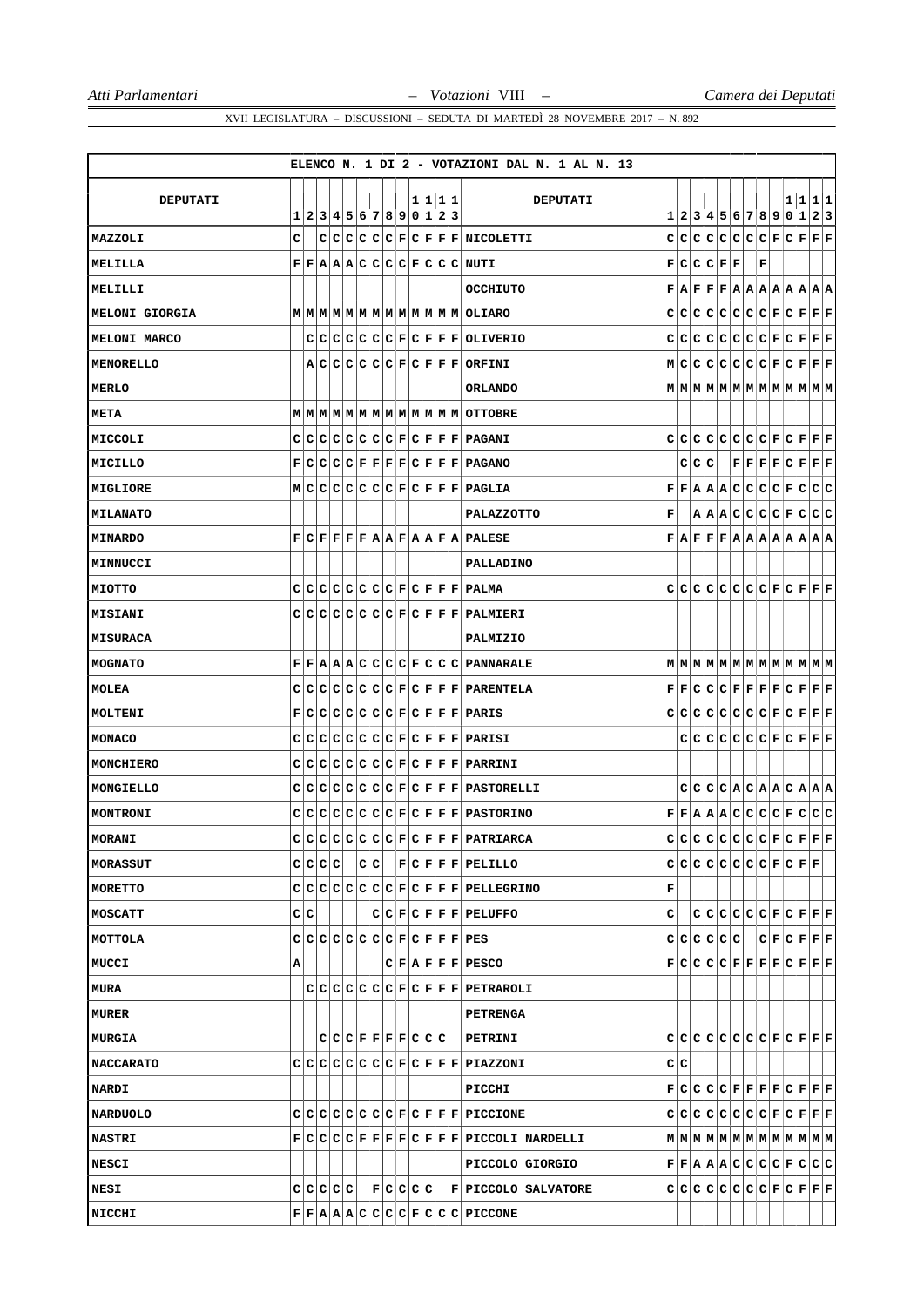|                      |              |     |           |  |                                                                                                                                                |  |  |         | ELENCO N. 1 DI 2 - VOTAZIONI DAL N. 1 AL N. 13                                                                                                            |   |     |  |  |  |                                                                                                                                                             |  |
|----------------------|--------------|-----|-----------|--|------------------------------------------------------------------------------------------------------------------------------------------------|--|--|---------|-----------------------------------------------------------------------------------------------------------------------------------------------------------|---|-----|--|--|--|-------------------------------------------------------------------------------------------------------------------------------------------------------------|--|
| DEPUTATI             |              |     |           |  |                                                                                                                                                |  |  | 1 1 1 1 | <b>DEPUTATI</b>                                                                                                                                           |   |     |  |  |  | 1 1 1 1                                                                                                                                                     |  |
|                      |              |     |           |  | 1 2 3 4 5 6 7 8 9 0 1 2 3                                                                                                                      |  |  |         |                                                                                                                                                           |   |     |  |  |  | 1 2 3 4 5 6 7 8 9 0 1 2 3                                                                                                                                   |  |
| PIEPOLI              |              |     |           |  |                                                                                                                                                |  |  |         | C C C C C C A F A A A ROCCHI                                                                                                                              |   |     |  |  |  | $C C C C C C C F C F F F F$                                                                                                                                 |  |
| PILI                 | F            |     |           |  |                                                                                                                                                |  |  |         | C C C C R F F C F F F ROMANINI                                                                                                                            |   |     |  |  |  | $C C C C C C C F C F F F F$                                                                                                                                 |  |
| PILOZZI              | C            |     |           |  |                                                                                                                                                |  |  |         | $ C C C C C C F C F F F $ ROMANO ANDREA                                                                                                                   |   |     |  |  |  |                                                                                                                                                             |  |
| PINI GIANLUCA        | F            | C   |           |  |                                                                                                                                                |  |  |         | $ C C F F F C F F F $ ROMANO FRANCESCO SAVERIO                                                                                                            |   |     |  |  |  |                                                                                                                                                             |  |
| PINI GIUDITTA        | с            |     |           |  |                                                                                                                                                |  |  |         | $C C C C C F C F F F $ ROMANO PAOLO NICOLO'                                                                                                               |   |     |  |  |  | $\mathbf{F}[\mathbf{C} \mathbf{C} \mathbf{C} \mathbf{C} \mathbf{F} \mathbf{F} \mathbf{F} \mathbf{F} \mathbf{C} \mathbf{F} \mathbf{F} \mathbf{F}]$           |  |
| <b>PINNA</b>         |              |     |           |  |                                                                                                                                                |  |  |         | $C C C C C C C F C F F F ROMELE$                                                                                                                          |   |     |  |  |  | $\mathbf{F}   \mathbf{A}   \mathbf{F}   \mathbf{F}   \mathbf{F}   \mathbf{A}   \mathbf{A}   \mathbf{A}   \mathbf{A}   \mathbf{A}   \mathbf{A}   \mathbf{A}$ |  |
| PIRAS                | г            |     |           |  |                                                                                                                                                |  |  |         | A A C C C C F C C C RONDINI                                                                                                                               |   |     |  |  |  | $\mathbf{F}[\mathbf{C} \mathbf{C} \mathbf{C} \mathbf{C} \mathbf{F} \mathbf{F} \mathbf{F} \mathbf{F} \mathbf{C} \mathbf{F} \mathbf{F} \mathbf{F}]$           |  |
| <b>PISANO</b>        |              |     |           |  |                                                                                                                                                |  |  |         | <b>ROSATO</b>                                                                                                                                             |   |     |  |  |  | $M$   $M$   $M$   $M$   $M$   $M$   $M$   $M$   $M$   $M$   $M$   $M$                                                                                       |  |
| PISICCHIO            |              |     |           |  |                                                                                                                                                |  |  |         | M M M M M M M M M M M M M M ROSSI DOMENICO                                                                                                                |   |     |  |  |  |                                                                                                                                                             |  |
| PISO                 | $\mathbf{F}$ | с   |           |  |                                                                                                                                                |  |  |         | $C F F F $ ROSSI PAOLO                                                                                                                                    |   | C C |  |  |  | C C C C C F C F F F                                                                                                                                         |  |
| <b>PIZZOLANTE</b>    |              |     |           |  |                                                                                                                                                |  |  |         | <b>ROSSOMANDO</b>                                                                                                                                         |   |     |  |  |  | $C C C C C C C F C F F F F F$                                                                                                                               |  |
| <b>PLACIDO</b>       |              |     |           |  |                                                                                                                                                |  |  |         | <b>ROSTAN</b>                                                                                                                                             |   |     |  |  |  | F F A A A C C C C F C C C                                                                                                                                   |  |
| PLANGGER             |              |     |           |  |                                                                                                                                                |  |  |         | <b>ROSTELLATO</b>                                                                                                                                         |   |     |  |  |  | $C C C C C C C F C F F F F$                                                                                                                                 |  |
| POLIDORI             |              |     |           |  |                                                                                                                                                |  |  |         | <b>ROTONDI</b>                                                                                                                                            |   |     |  |  |  | $\mathbf{F} \mathbf{A} \mathbf{F} \mathbf{F} \mathbf{F} \mathbf{F} \mathbf{F} \mathbf{F} \mathbf{A} \mathbf{C} \mathbf{C} \mathbf{F} \mathbf{A}$            |  |
| <b>POLLASTRINI</b>   |              |     |           |  |                                                                                                                                                |  |  |         | $C C C C C C C F C F F F $ ROTTA                                                                                                                          |   |     |  |  |  | C C C C C C F C F F F F                                                                                                                                     |  |
| <b>POLVERINI</b>     |              |     |           |  |                                                                                                                                                |  |  |         | $A$ $F$ $F$ $F$ $A$ $A$ $A$ $A$ $A$ $A$ $A$ $A$ $A$ $R$ UBINATO                                                                                           |   |     |  |  |  | $C C C C C C C F C F F F F$                                                                                                                                 |  |
| PORTA                |              |     |           |  |                                                                                                                                                |  |  |         | RUGHETTI                                                                                                                                                  |   |     |  |  |  | $M$   $M$   $M$   $M$   $M$   $M$   $M$   $M$   $M$   $M$   $M$   $M$                                                                                       |  |
| <b>PORTAS</b>        | c            |     | c         |  |                                                                                                                                                |  |  |         | <b>RUOCCO</b>                                                                                                                                             |   |     |  |  |  |                                                                                                                                                             |  |
| <b>PRATAVIERA</b>    | F            |     |           |  |                                                                                                                                                |  |  |         | $C C C C F F F F C F F F RUSSO$                                                                                                                           |   |     |  |  |  | $\mathbf{F}   \mathbf{A}   \mathbf{F}   \mathbf{F}   \mathbf{F}   \mathbf{A}   \mathbf{A}   \mathbf{A}   \mathbf{A}   \mathbf{A}   \mathbf{F}   \mathbf{A}$ |  |
| <b>PRESTIGIACOMO</b> |              |     |           |  | $\mathbf{F}   \mathbf{A}   \mathbf{F}   \mathbf{F}   \mathbf{F}   \mathbf{A}   \mathbf{A}   \mathbf{A}   \mathbf{A}   \mathbf{A}   \mathbf{A}$ |  |  |         | <b>SALTAMARTINI</b>                                                                                                                                       |   |     |  |  |  | $\mathbf{F}[\mathbf{C} \mathbf{C} \mathbf{C} \mathbf{C} \mathbf{F} \mathbf{F} \mathbf{F} \mathbf{F} \mathbf{C} \mathbf{F} \mathbf{F} \mathbf{F}]$           |  |
| PREZIOSI             |              | C C |           |  |                                                                                                                                                |  |  |         | <b>SAMMARCO</b>                                                                                                                                           |   |     |  |  |  | $\mathbf{F}   \mathbf{A}   \mathbf{F}   \mathbf{F}   \mathbf{F}   \mathbf{A}   \mathbf{A}   \mathbf{A}   \mathbf{A}   \mathbf{A}   \mathbf{A}   \mathbf{A}$ |  |
| <b>PRINA</b>         | C.           | IC. |           |  |                                                                                                                                                |  |  |         | C C C C C F C F F F SANGA                                                                                                                                 | с |     |  |  |  |                                                                                                                                                             |  |
| <b>PRODANI</b>       | F            | c   |           |  |                                                                                                                                                |  |  |         | C C C C A F F C F F F SANI                                                                                                                                |   |     |  |  |  |                                                                                                                                                             |  |
| <b>QUARANTA</b>      |              |     |           |  |                                                                                                                                                |  |  |         | $F F A A C C C C F C C C SANNA$ FRANCESCO                                                                                                                 | c |     |  |  |  | $C C C C C F C F F F F$                                                                                                                                     |  |
| QUARTAPELLE PROCOPIO |              |     |           |  |                                                                                                                                                |  |  |         | $\texttt{M} \texttt{M} \texttt{M} \texttt{M} \texttt{M} \texttt{M} \texttt{M} \texttt{M} \texttt{M} \texttt{M} \texttt{M} \texttt{SANNA}\text{ GIOVANNA}$ |   |     |  |  |  |                                                                                                                                                             |  |
| QUINTARELLI          |              | C C |           |  |                                                                                                                                                |  |  |         | <b>FFISANNICANDRO</b>                                                                                                                                     |   |     |  |  |  | F F A A A C C C C F C C C                                                                                                                                   |  |
| <b>RABINO</b>        |              |     |           |  |                                                                                                                                                |  |  |         | $C C C C C C F $   $F F F $ SANTELLI                                                                                                                      |   |     |  |  |  |                                                                                                                                                             |  |
| <b>RACITI</b>        |              | C C |           |  |                                                                                                                                                |  |  |         | $ C F C F F F $ SANTERINI                                                                                                                                 |   |     |  |  |  | $C F A C A C C C C F C C C C $                                                                                                                              |  |
| <b>RAGOSTA</b>       |              |     |           |  |                                                                                                                                                |  |  |         | F F A A C C C C F C C C SARRO                                                                                                                             |   |     |  |  |  | $\mathbf{F}   \mathbf{A}   \mathbf{F}   \mathbf{F}   \mathbf{F}   \mathbf{A}   \mathbf{A}   \mathbf{A}   \mathbf{A}   \mathbf{A}   \mathbf{A}   \mathbf{A}$ |  |
| <b>RAMPELLI</b>      |              |     | F C C     |  |                                                                                                                                                |  |  |         | C F F F F C F F F SARTI                                                                                                                                   |   |     |  |  |  | C C C F F F F C F F F F                                                                                                                                     |  |
| <b>RAMPI</b>         |              |     |           |  |                                                                                                                                                |  |  |         | $C C C C C C C F C F F F $ SAVINO ELVIRA                                                                                                                  |   |     |  |  |  | $\mathbf{F}   \mathbf{A}   \mathbf{F}   \mathbf{F}   \mathbf{F}   \mathbf{F}   \mathbf{A}   \mathbf{A}   \mathbf{A}   \mathbf{A}   \mathbf{A}   \mathbf{A}$ |  |
| <b>RAVETTO</b>       |              |     |           |  |                                                                                                                                                |  |  |         | M M M M M M M M M M M M M M SAVINO SANDRA                                                                                                                 |   |     |  |  |  | $\mathbf{F}   \mathbf{A}   \mathbf{F}   \mathbf{F}   \mathbf{F}   \mathbf{A}   \mathbf{A}   \mathbf{A}   \mathbf{A}   \mathbf{A}   \mathbf{A}   \mathbf{A}$ |  |
| REALACCI             |              |     |           |  |                                                                                                                                                |  |  |         | $C C C C C C C F C F F F SBERNA$                                                                                                                          |   |     |  |  |  |                                                                                                                                                             |  |
| RIBAUDO              | с            |     |           |  |                                                                                                                                                |  |  |         | C C C C C F C F F F SBrOLLINI                                                                                                                             |   |     |  |  |  |                                                                                                                                                             |  |
| RICCIATTI            |              |     |           |  |                                                                                                                                                |  |  |         | F F A A A C C C F C C C C SCAGLIUST                                                                                                                       |   |     |  |  |  | $\mathbf{F}[\mathbf{C} \mathbf{C} \mathbf{C} \mathbf{C} \mathbf{F} \mathbf{F} \mathbf{F} \mathbf{F} \mathbf{C} \mathbf{F} \mathbf{F} \mathbf{F}]$           |  |
| RICHETTI             |              |     |           |  |                                                                                                                                                |  |  |         | C C C C C C C F C F F F SCALFAROTTO                                                                                                                       |   |     |  |  |  |                                                                                                                                                             |  |
| <b>RIGONI</b>        |              |     | C C C C C |  |                                                                                                                                                |  |  |         | C F C F F F SCANU                                                                                                                                         |   |     |  |  |  | $\texttt{M} \texttt{M} \texttt{M} \texttt{M} \texttt{M} \texttt{M} \texttt{M} \texttt{M} \texttt{M} \texttt{M} \texttt{M} \texttt{M} \texttt{M}$            |  |
| RIZZETTO             |              |     |           |  |                                                                                                                                                |  |  |         | F C C C F F F F C F F F SCHIRO'                                                                                                                           |   |     |  |  |  | $C C C C C C C F C F F F F$                                                                                                                                 |  |
| RIZZO                |              |     |           |  |                                                                                                                                                |  |  |         | $F C C C $ $ F F F C F F F SCHULLIAN$                                                                                                                     |   | C C |  |  |  | C F F F                                                                                                                                                     |  |
| ROCCELLA             |              |     |           |  |                                                                                                                                                |  |  |         | F C C C F F F F C F F F SCOPELLITI                                                                                                                        |   |     |  |  |  | $C C C C C C C F C F F F F$                                                                                                                                 |  |